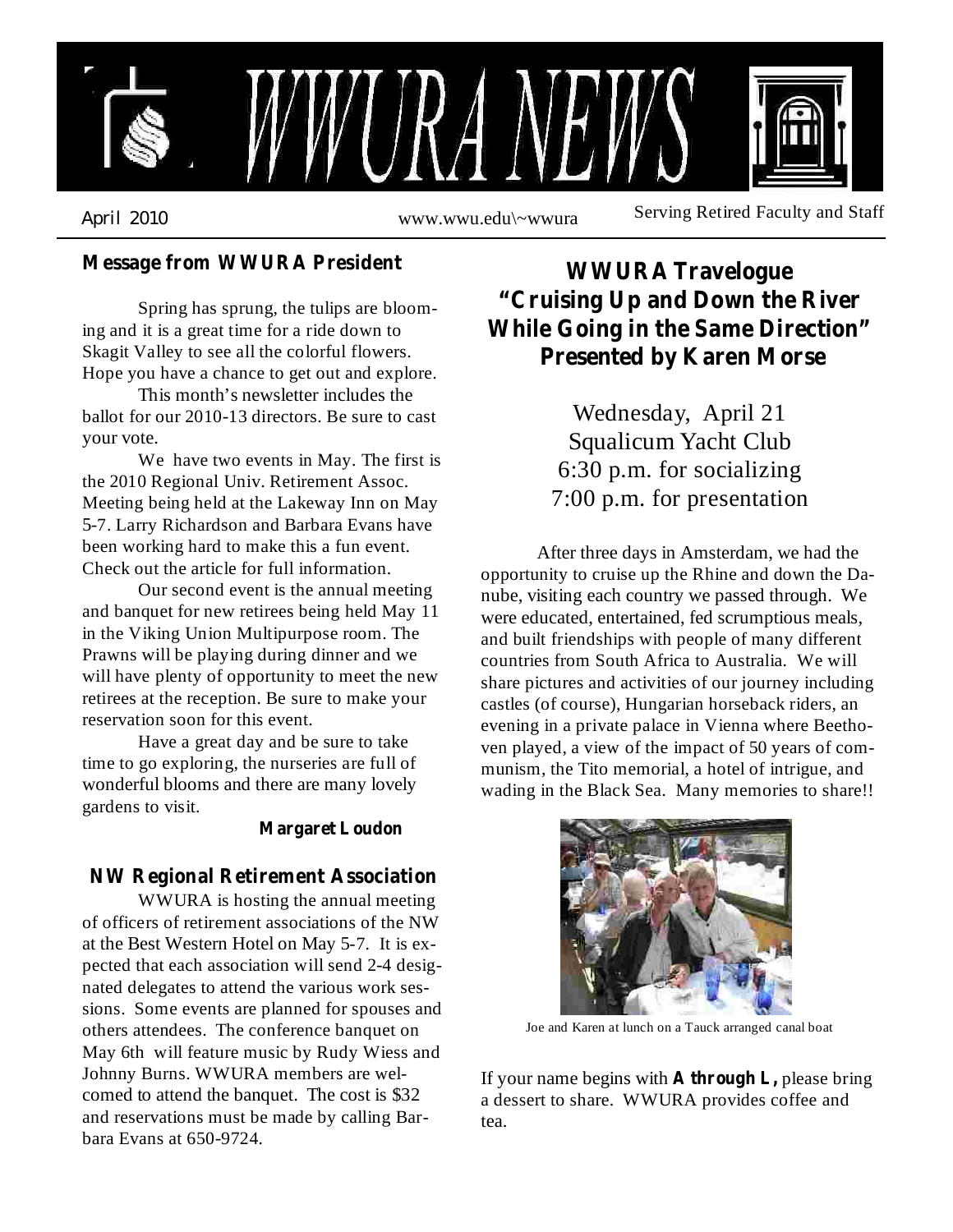### **Making Sense of Vitamins Without Losing Cents!**

*Health Notes by Evelyn Ames*

The frequent reporting in the media about benefits (or lack of) of vitamin supplementation congers up the old adage "dammed if you and dammed if you don't." Recent reporting on results of long term studies (Women's Health Initiative http://www.nhlbi.nih.gov/whi/cad.htm and the Physicians' Health Study II http://phs.bwh.harvard.edu/phs2.htm) indicated that ingesting multivitamin pills (except for Vitamin D) were generally not beneficial to most people. It's the food that one eats that is most important in obtaining and absorbing nutrients.

The first vitamin to be synthesized was vitamin C (1933-34). For those interested in its history, check this Wikipedia site (http://en.wikipedia.org/wiki/Vitamin\_C) or a scientifically accurate nutrition textbook. Throughout the remaining years of the twentieth century, other vitamins were discovered and synthesized. Today, the market is glutted with various combinations and various dosages advertised to "treat" or "prevent" a wide a variety of health conditions. About half of all Americans daily take a multivitamin supplement. Is there a beneficial return on this investment of over 20\$ billion a year? Does vitamin supplementation make one healthier or enhance one's health status? The proof is in the pudding, so to speak. Several schools of medicine and public health (e.g., Northwestern University's Feinberg School of Medicine, Harvard Medical School, Brigham and Women's Hospital in Boston, Harvard School of Public Health, and Yale School of Public Health--http://opa.yale.edu/news/article.aspx?id=1820) have published reports that show no benefit, and some show harm.

Vitamin D. Research studies are concluding that people need more Vit D, unless they live in a sun-soaked environment and frequent the outdoors soaking in the sun rays. The federal Agency for Health-Care Research and Quality (AHRQ--http://www.ahrq.gov/clinic/tp/vitadtp.htm) reviewed a large number of studies looking at reduction of factures and bone loss as a result of increased calcium and D intake. Benefit was primarily in female nursing-home residents. Currently Vit D is being promoted as the "cure-all" for nearly every disease (e.g., cancer, heart disease, Alzheimer's, diabetes, multiple sclerosis). This vitamin is important and people in the northwest seem to be deficient. But, keep in mind that no one nutrient is the "cureall"! Doses of 800-1,000 IU from fortified foods and supplements are recommended. Vitamin D3 may be more potent than D2.

Researchers involved with the Women's Health Initiative, observing 161,808 women for eight years, could find no link between those taking multivitamins and a lower risk of cancer, heart disease, and stroke; nor did they find any link between multivitamin use and total mortality. "These results were similar to Harvard's Nurses' Health Study, in which researchers found no significant health advantage to taking multivitamins, except for a slightly lower risk for colon cancer in women taking multivitamins for more than 15 years." A slight increased risk for fatal non-Hodgkin's lymphoma was found with multivitamin users.

The National Institutes of Health sponsored a conference in 2006 to evaluate the evidence for multivitamin use in relation to chronic disease. They concluded that there was not sufficient evidence to recommend taking vitamins for chronic disease prevention. They also said there was insufficient evidence to suggest that taking multivitamins increased health risks.

The American Cancer Society's guidelines on nutrition and cancer prevention do not recommend taking multivitamins. Researchers at the Memorial Sloan-Kettering Cancer Center in New York warned that vitamin C seems to protect not just healthy cells but cancer cells, too. This means that C supplementation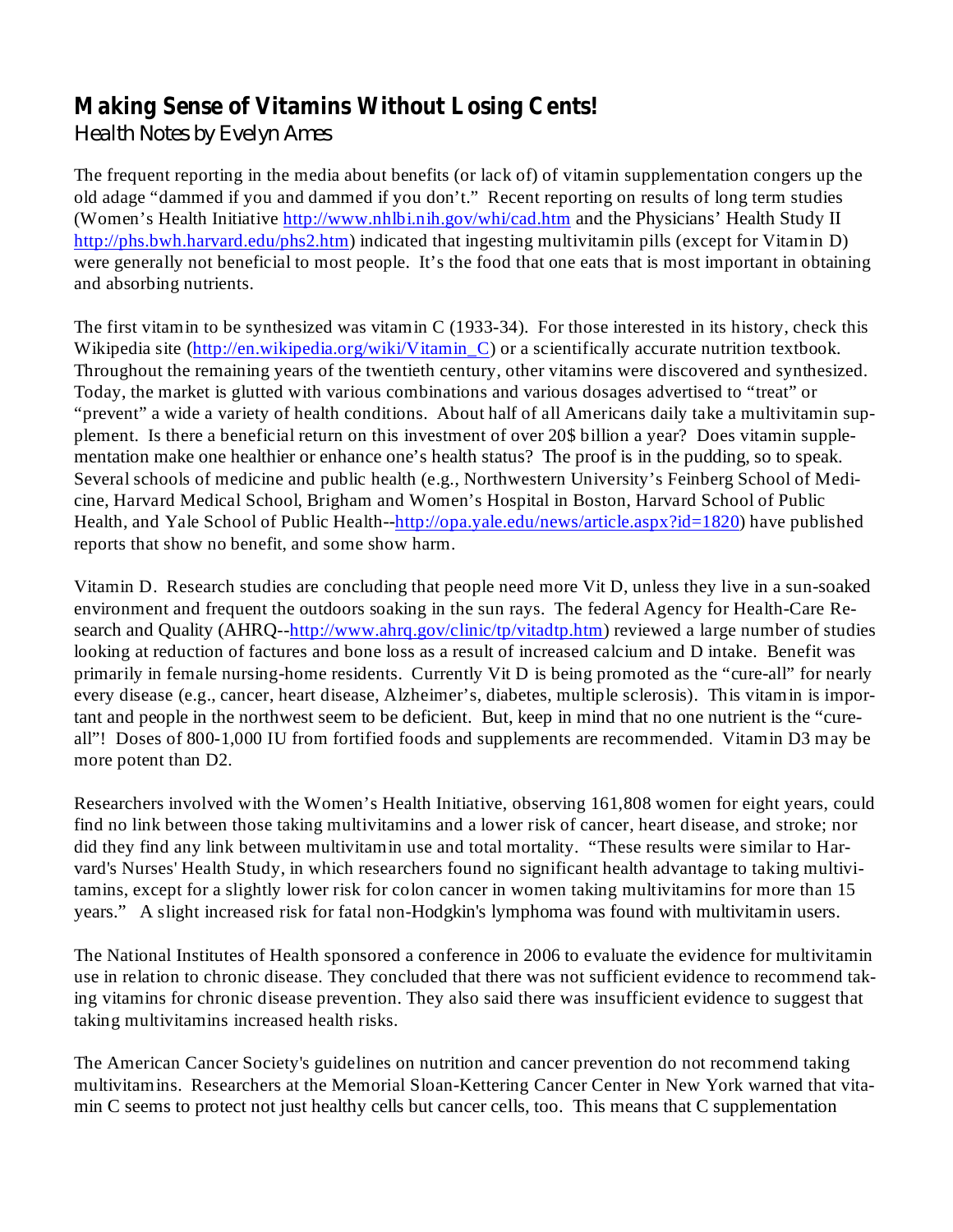reduces the effectiveness of cancer therapy (http://well.blogs.nytimes.com/2008/10/01/vitamin-c-mayinterfere-with-cancer-treatment). The Nurses' Health Study showed that women taking multivitamins with vitamin A were getting too much vitamin A and showed a significant increased risk for osteoporosis.

The Physicians' Health Study demonstrated that individual vitamin E and vitamin C supplements did not reduce the risk of major cardiovascular events (Brigham and Women's Hospital and the Harvard School of Public Health). Several reports in recent years have challenged the notion that megadoses of vitamins are good. A Johns Hopkins School of Medicine review of 19 vitamin E clinical trials of more than 135,000 people showed high doses of vitamin E (greater than 400 IUs) increased a person's risk of dying during the study period by 4%. Taking vitamin E with other vitamins and minerals resulted in a 6 percent higher risk of dying. Another study of daily vitamin E showed vitamin E takers had a 13 percent higher risk for heart failure.

Studies consistently show that ingesting multivitamins is not an effective strategy for improving one's health. Eating healthfully gives significant advantage over multivitamins. "A healthful diet means eating more fruits and vegetables; limiting animal fats, cholesterol, and sugar-laden and refined foods; and eating more whole-grain breads, unrefined cereals, nuts, and legumes. If you want better nutrition, put your money in these proven effective dietary methods (Archives of Internal Medicine. 2009;169(3):294-304).

Who may need multivitamins? Older adults may need vitamin B-12 supplements because they absorb less of this vitamin. People with problems absorbing nutrients such as those with celiac disease which can cause the villi in the intestinal tract to disappear, resulting in absorption problems, may need extra vitamins. Strict vegetarians often are quite low in B-12. One study showed vegans to have such low levels that they showed signs of brain atrophy. Supplements of vitamin C (500 mg), E (400 IU), betacarotene (15 mg), zinc oxide (80 mg), and copper (2mg) may slow the progression in people with early or moderate macular degeneration. People who are heavy alcohol drinkers, or smokers, or are on very low calorie-restricted diets are recommended to take vitamin supplements.

Concluding remark: Healthy people who eat enough calories from a varied diet do not benefit from multivitamin supplements. Save your cents for fun activities! Calories provide energy for the body, not vitamins!

For an updated explanation of the food pyramid for older adults, check out this site from Tufts University: http://nutrition.tufts.edu/1174562918285/Nutrition-Page-nl2w\_1203674431946.html

# **Book and Film Corner**

Lynne Masland

To finish up the retirement films theme, here are a couple more suggestions. *Unforgiven* (1992) stars Clint Eastwood as William Munny, retired gunman turned hog farmer, who comes out from retirement to mete out justice. The Wall Street Journal calls it "almost flawless."

Everyone will remember On Golden Pond (1981), starring Henry Fonda and Katherine Hepburn, who face growing old together with indomitable spirits. A perennial favorite to be enjoyed over and over.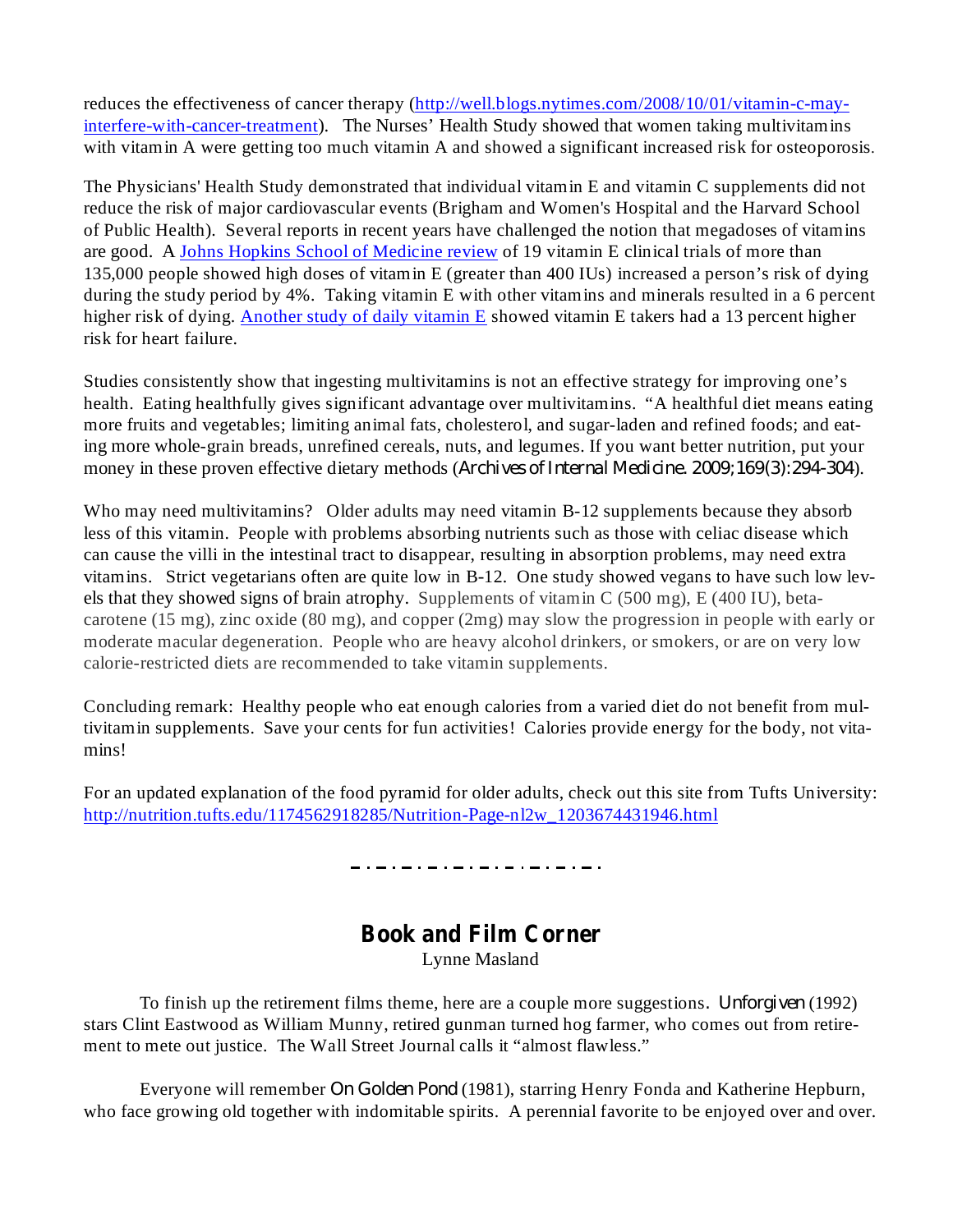## **WWURA INTEREST GROUPS**

WWURA'S interest groups are open to all. If you are interested in a group, call the contact person. If you have an idea for another interest group, call Barb Evans, 650-9724.

April's interest group meetings are listed below:

- **BOOK GROUP** Donna Rochon, 647-2301. Meet at Evelyn Mason's, 914 17th St. 2:30, Apr. 20 April's book is Burr: a Novel by Gore Vidal
- **OPERA GROUP** Evelyn Ames, 734-3184 . The Metropolitan Opera's Live in HD broadcast is shown at the Lincoln Theatre in Mount Vernon at 10:00 am. Call Evelyn if you need a ride or can drive. May 1, Armida
- **BRIDGE GROUP** Barb Evans, 650-9724 The bridge group meeting is Apr. 27 at 1:30. Location to be announced.
- **BIKING -** Watch for information in May Newsletter. Call Howard Evans, 650-9724 if you would like to have your name added to the list.

**DOWNHILL SKIING** - Charlie Way, 734-0649. Call Charlie if you are interested.

**INFORMAL DINING** - Dinners will be at various locations throughout April and May. Call Barb Evans, 650-9724, if you would like to be added to the list.

#### *WWURA Board of Directors Election*

The Nominating Committee has presented their slate of candidates for election to the WWURA Board of Directors. The three elected positions to be filled by the vote of the members are: 1) faculty, 2) staff/ administration, 3) at-large. The candidates have agreed to serve for the three-year terms. The ballot includes space to vote for write-in candidates. (Please me sure that your write-in candidate has agreed to serve on the board.) Below are brief biographic sketches of the three candidates.

George Gerhold joined the Chemistry Dept. at Western in 1969. Campus activities included terms as chair of the senate, directing the West Center, and over 20 years as Associate Dean of Arts and Sciences. Since retirement, activities include multimedia development, mineral collecting, and skiing.

**Karen Perry** retired from WWU in 2008, after receiving a BS in Visual Communications and a Master's in Adult Education. While at Western she was the catalog editor, Summer Session coordinator, and the FIGS coordinator as well as teaching in the FIGS program. She has been a member of the Whatcom Weaver's Guild for 30 years and is also a founding member of NET, a small multi media arts group. Karen and her husband, Dan, live on 5 acres of woods in Skagit County.

**Bob Christman,** taught geology and science education at WWU from 1960 to 1995. He received numerous grants to teach summer institutes in earth science. He is still active with the National Association of Geoescience Teachers and the Washington Science Teachers Association. .He is the owner of the Firehouse Performing Arts Center in Fairhaven and is treasurer of the South Hill Neighborhood Association. He has served three years on the WWURA Board as newsletter editor (with the help of Margaret Woll). *- - - - - - - - - - - - - - - - - - - - - - - - - - - - - - - - - - - - - - - - - - - - - - - - - - - - - - - - - - - - - - - - - - - - - - - - - -*

#### *Ballot*

| George Gerhold | Karen Perry | <b>Bob Christman</b> |
|----------------|-------------|----------------------|
| Write $-in$    | Write-in    | Write-in             |

**Please mail your ballot to Barbara Evans, 622 Everglade Road, Bellingham, 98225**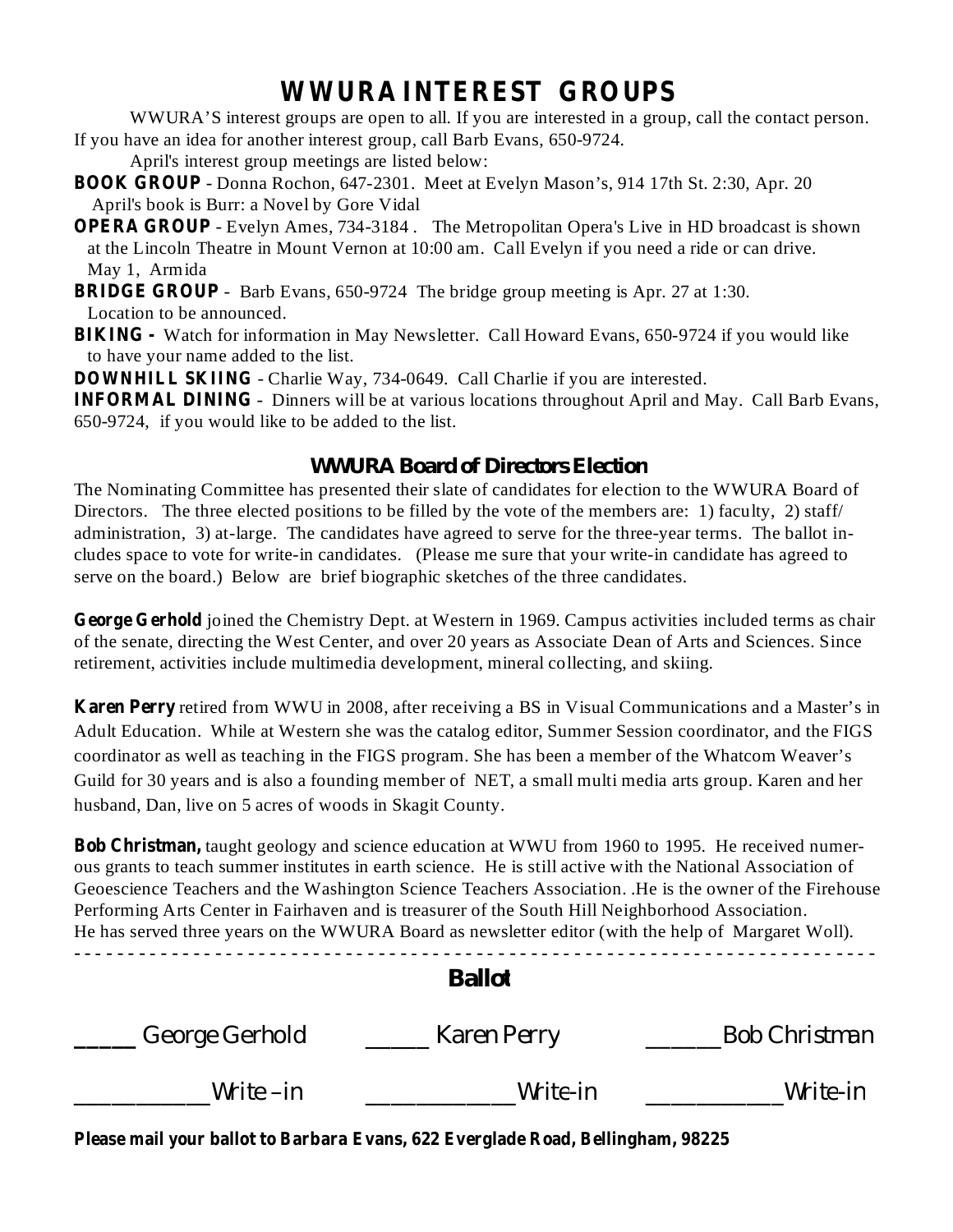## WWURA Spring Banquet Tuesday, May 11, 2010 President's and WWURA's Reception 5:30 p.m., Dinner 6:30 p.m. Viking Union Multipurpose Room

Please join us to show our appreciation of years of service to Western by faculty and staff who are retiring. The new retirees will be recognized by President Bruce Shepard. This will be a festive banquet with musical entertaining by The Prawns.

This is your opportunity to welcome and know the newly retired. Pleased encourage them to become part of WWURA.

## Reservations are required by Saturday May I

This year's entrée will be Coq au Vin. A vegetarian entrée of Mushrooms in Croute will be available for those who make their request in advance Wine and other beverages are included . Fill in the form below and mail by the deadline.

Parking will be available in Lot 14A.

- - - - - - - - - - - - - - - - - - - - - - - - - - - - - - - - - - - - - - - - - - - - - - - - - - - - - - - - - - - - - - - - - - - -

Please detach and return by Saturday, May 1, 2010

# WWURA Spring Banquet Reservation Name(s) \_\_\_\_\_\_\_\_\_\_\_\_\_\_\_\_\_\_\_\_\_\_\_\_\_\_\_\_\_\_\_\_\_\_\_\_\_\_\_\_\_\_\_\_\_\_\_\_\_\_\_\_\_ Please print Your phone or email address Number of reservations at \$23 each \_\_\_\_\_\_\_\_\_\_\_\_\_\_\_ Make checks payable to WWURA and mail before May 1 to: Barbara Evans, 622 Everglade, Bellingham, WA 98225 For information call Barbara at 650-9724

Number requests for the vegetarian entree \_\_\_\_\_\_\_\_\_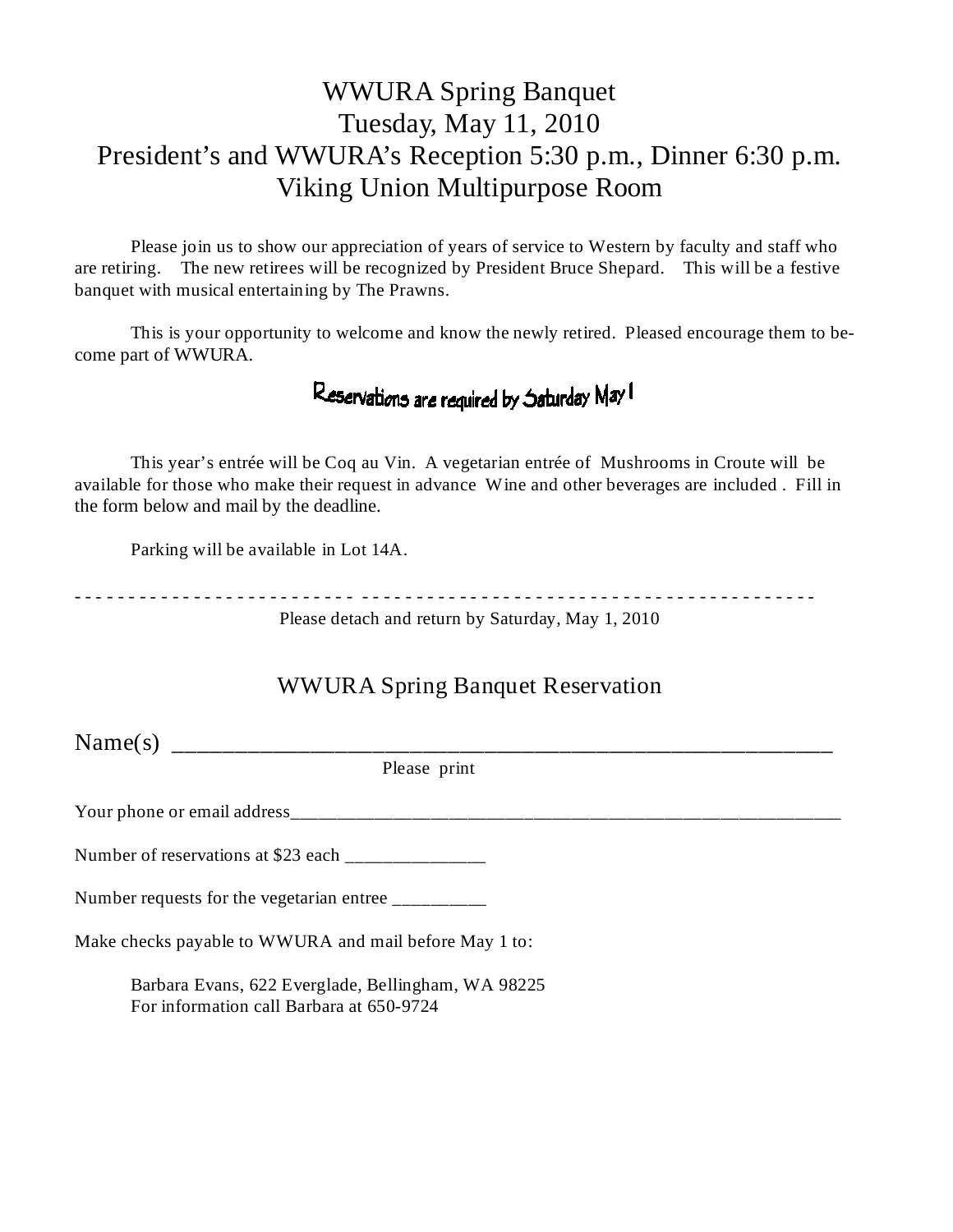Western Washington University Retirement Association (WWURA) Western Washington University 516 High Street Bellingham, WA 98225-9020

WWURA Calendar 2010

April 21 Travelogue

May Board Meeting -7 NW Regional Retirement Associations Conference Retirement dinner

July 14 WWURA Picnic, Whatcom Falls Park

August 18 Summer Retreat

September 8-26 Dalmatian Coast 29 Travelogue